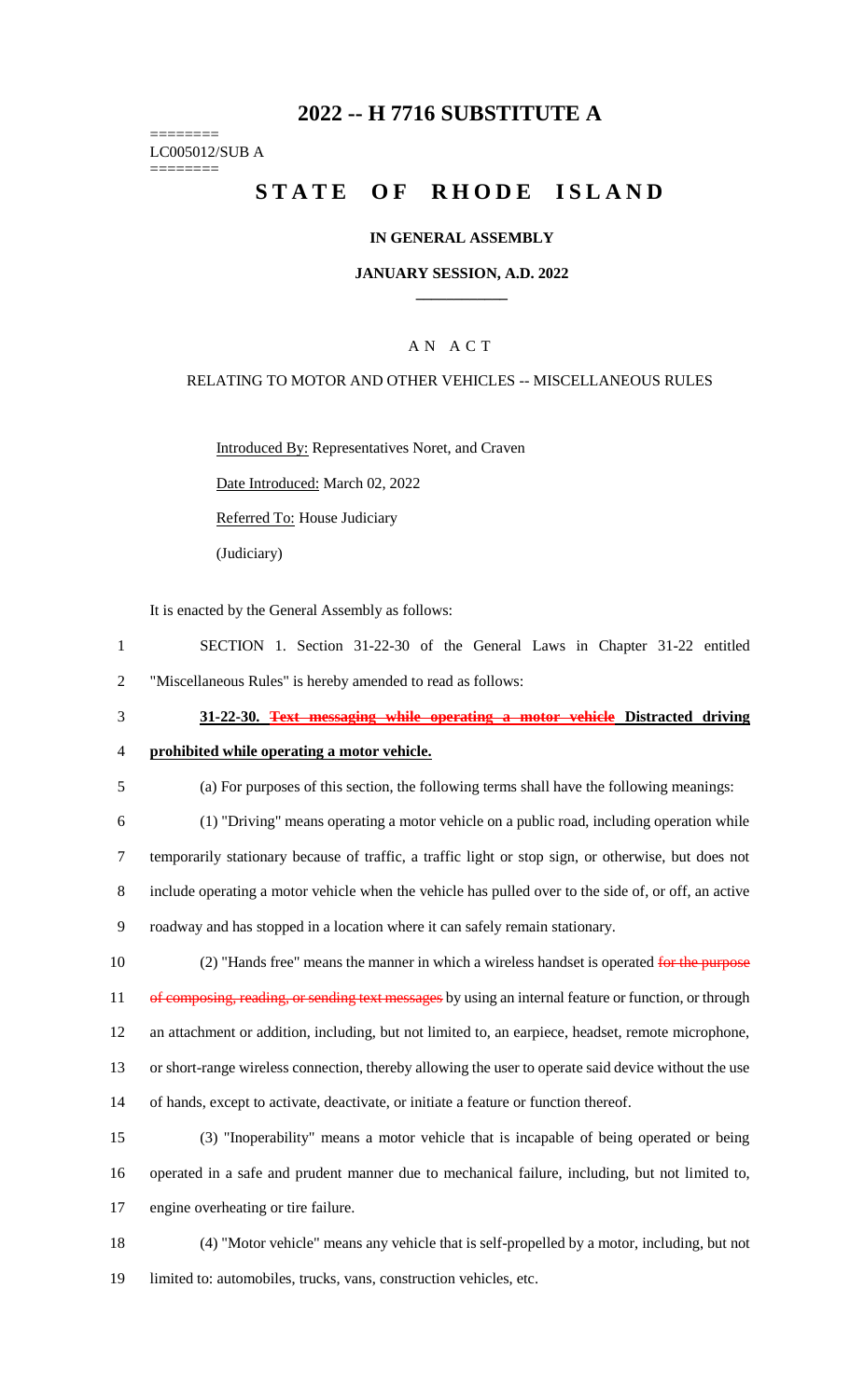- 1 (5) "Operate" means the act of activating the wireless handset to transmit electronic data
- 2 or to display any image or information on the wireless handset's screen.

3 (5)(6) "Person" means any natural person, corporation, unincorporated association, firm, 4 partnership, joint venture, joint stock association, or other entity or business organization of any 5 kind.

 $\left(\frac{\Theta(7)}{1}\right)$  "Personal wireless communication device" means a hand-held device through which personal wireless services (commercial mobile services, unlicensed wireless services, and common carrier wireless exchange access services) are transmitted, but does not include a global navigation satellite receiver used for positioning, emergency notification, or navigation purposes.

10  $\left(\frac{7}{8}\right)$  "Stopped" means not in motion.

11 (8) "Text message," also referred to as short messaging service (SMS), means the process 12 by which users send, read, or receive messages on a wireless handset, including text messages, 13 instant messages, electronic messages, or e-mails, in order to communicate with any person or 14 device.

15 (9) "Use" means to operate a wireless handset or a personal wireless communication device 16 in a manner not consistent with hands-free operation.

- 17 (10)(9) "Wireless handset" means a portable electronic or computing device, including 18 eellular mobile telephones and personal digital assistants (PDAs), capable of transmitting data in 19 the form of a text message.
- 20 (b) No person shall use operate a wireless handset or personal wireless communication 21 device to compose, read, or send text messages while driving a motor vehicle on any public street 22 or public highway within the state State of Rhode Island except for:-
- 23 (c) Notwithstanding the provisions of subsection (b), this section shall not be construed to
- 24 prohibit the use of any wireless handset or personal wireless communication device by:
- 25 (1) Any law enforcement, public safety or police officers, emergency services officials, 26 first aid, emergency medical technicians and personnel, and fire safety officials in the performance 27 of duties arising out of, and in the course of, their employment as such;
- 28 (2) A person using a wireless handset to contact an individual listed in subsection 29  $(e)(1)(b)(1);$
- 30 (3) A person using a wireless handset or personal wireless communication device inside a 31 motor vehicle while such motor vehicle is parked, standing, or stopped and is removed from the 32 flow of traffic, in accordance with applicable laws, rules, or ordinances, or is stopped due to the 33 inoperability of such motor vehicle; or
-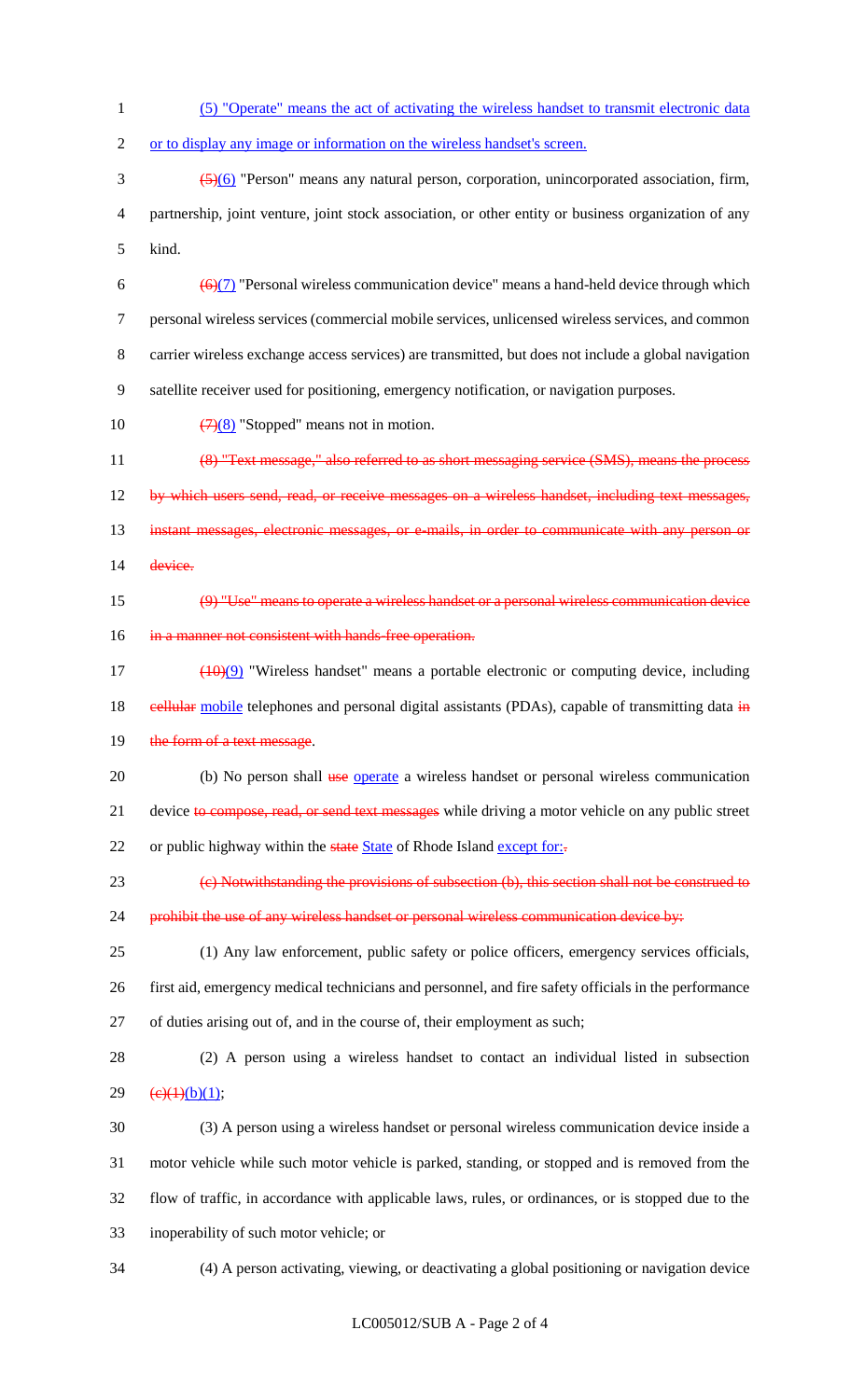1 or a global positioning or navigation application while the handset is mounted or otherwise

- 2 electronically connected to the vehicle to allow for hands-free operation.
- $\frac{d(x)}{dx}$  Nothing in this section shall be construed to prohibit a person driving a motor vehicle 4 from utilizing a hands-free wireless handset.
- 5 The nonemergency use by pilot/escort vehicle drivers of portable electronic devices is 6 prohibited.

 $\left(\frac{e}{d}\right)$  Any person who violates any of the provisions of this section shall, upon conviction, 8 be subject to a fine of one hundred dollars (\$100), or a license suspension for up to thirty (30) days, or both; for a second conviction a person shall be subject to a fine of one hundred fifty dollars (\$150), or a license suspension for up to three (3) months, or both; and for a third or subsequent conviction a person shall be subject to a fine of two hundred fifty dollars (\$250), or a license 12 suspension for up to six (6) months, or both. All violations arising out of this section shall be heard in the Rhode Island traffic tribunal. SECTION 2. This act shall take effect upon passage.

LC005012/SUB A ========

========